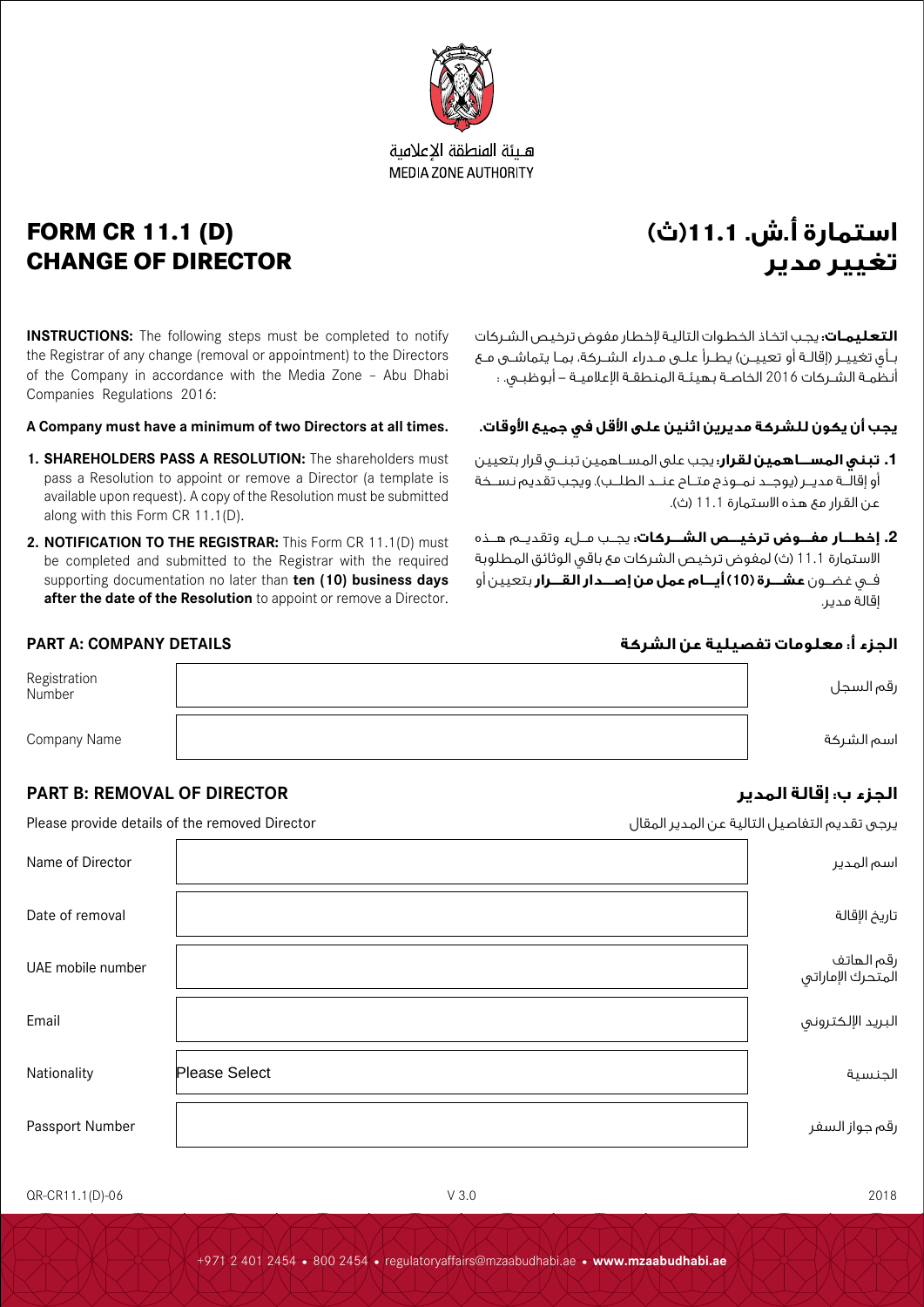### هبئة المنطقة الاعلامية MEDIA ZONE AUTHORITY

# **PART C: APPOINTMENT OF DIRECTOR المدير تعيين :ت الجزء**

| Please provide details of the new Director |                      | يرجى تقديم التفاصيل التالية عن المدير الجديد |
|--------------------------------------------|----------------------|----------------------------------------------|
| Name of Director                           |                      | اسم المدير                                   |
| Date of appointment                        |                      | تاريخ التعيين                                |
| Residential address                        |                      | عنوان السكن                                  |
| UAE mobile number                          |                      | رقم الهاتف<br>المتحرك الإماراتي              |
| Email                                      |                      | البريد الإلكتروني                            |
| Nationality                                | <b>Please Select</b> | الجنسية                                      |
| Date of birth                              |                      | تاريخ الميلاد                                |
| Passport Number                            |                      | رقم جواز السفر                               |

### **I hereby confirm that the newly appointed Director is NOT: :ليس المعين الجديد المدير بأن ّ أقر ّ**

- $\square$  Disqualified from being a director in any jurisdiction;
- □ An undischarged bankrupt; and
- $\Box$  An individual who has been convicted of a criminal offence for which he/she has been prosecuted in the UAE or elsewhere.
- $\Box$  A Director/Officer for any other company in the Media Zone – Abu Dhabi, if yes please provide details

- غير مؤهل لأن يكون مديرًا في أي منطقة قضائية  $\square$ 
	- ً مفلسا لم تبرأ ذمته؛ و
- ً فــردا تــم اتهامــه بارتــكاب فعــل إجرامي تــم على أثــره محاكمته فــي دولة .<br>الإمارات العربية المتحدة أو أي مكان أخر.
- مديــر / مســؤول عــن أي شــركة أخــرى فــي المنطقــة اإلعالميــة أبوظبي، إذا كانت اإلجابة بنعم يرجى تقديم تفصيل.

QR-CR11.1(D)-06 V 3.0 2018